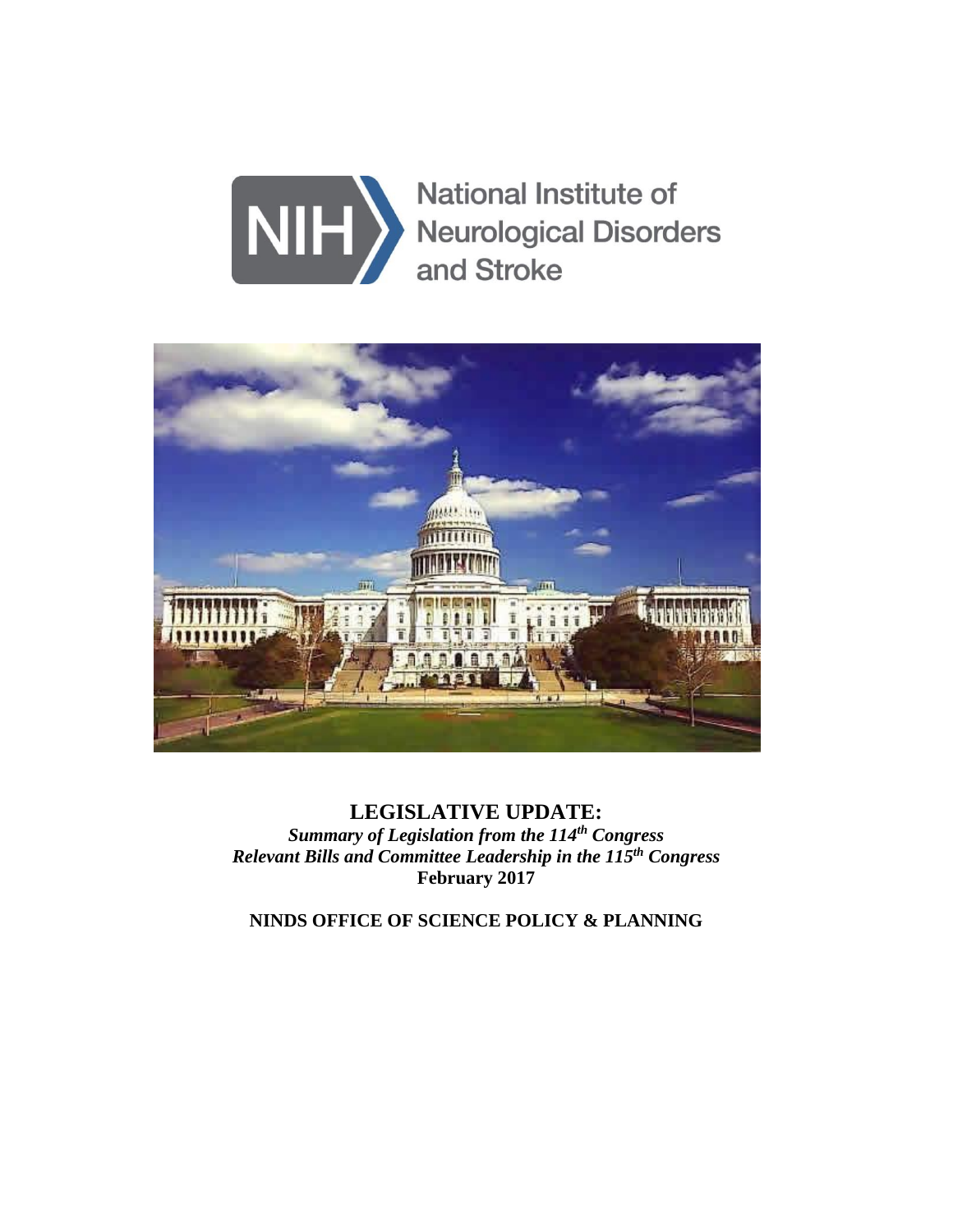# **Contents**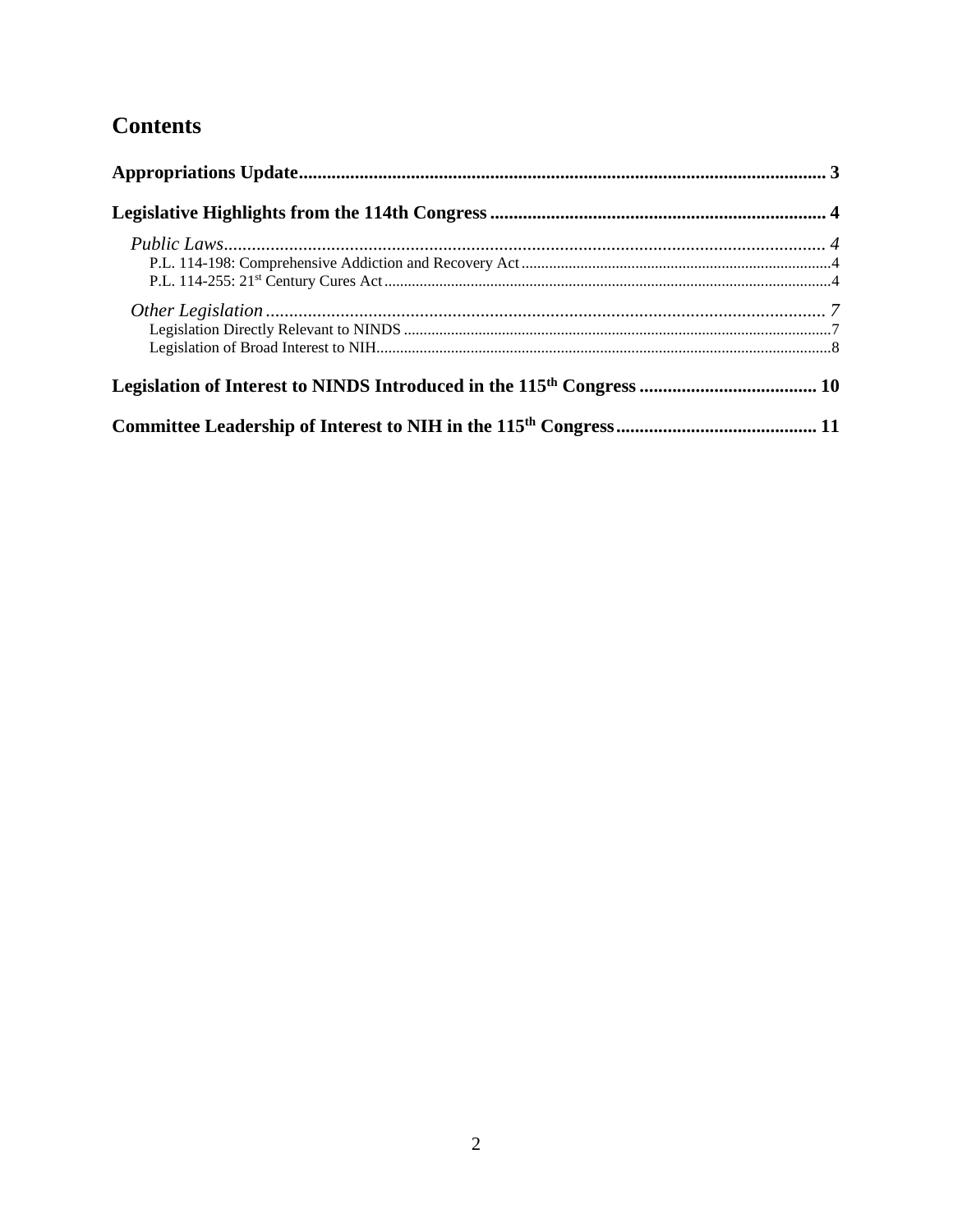## <span id="page-2-0"></span>**Appropriations Update**

|              | FY 2016 | FY 2017        | FY 2017 House    | FY 2017 Senate  | FY 2017                   |
|--------------|---------|----------------|------------------|-----------------|---------------------------|
|              | Enacted | President's    | Appropriations   | Appropriations  | Continuing                |
|              |         | <b>Budget</b>  | Committee        | Committee       | Resolution #2             |
| <b>NIH</b>   | \$32.3  | \$33.1 billion | \$33.3 billion   | \$34.1 billion  | $$32.2 billion +$         |
|              | billion |                |                  |                 | \$352 million for 21st    |
|              |         |                |                  |                 | <b>Century Cures NIH</b>  |
|              |         |                |                  |                 | <b>Innovation Account</b> |
|              |         |                |                  |                 | (incl. \$10 million for   |
|              |         |                |                  |                 | <b>BRAIN</b> initiative)  |
| <b>NINDS</b> | \$1.695 | \$1.695        | $$1.751$ billion | \$1.803 billion | $$1.693$ billion          |
|              | billion | billion        |                  |                 |                           |
|              |         |                |                  |                 |                           |

## **FY 2017**

President's budget. The FY 2017 President's budget was released on February 9, 2016. The President requested \$33.1 billion for NIH for FY 2017, \$825 million (2.5%) above the FY 2016 level. The request includes \$1.825 billion from mandatory funds and a \$1.067 billion reduction in discretionary funds relative to FY 2016.

House and Senate action. On June 9, 2016, the Senate Appropriations Committee [approved](http://appropriations.house.gov/news/documentsingle.aspx?DocumentID=394649) its FY 2017 Appropriations bill [\(S. 3040\)](https://www.congress.gov/bill/114th-congress/senate-bill/3040). The bill would provide a total \$34.1 billion for NIH (\$2) billion increase over FY 2016) and \$1.80 billion for NINDS. On July 14, 2016, the House Appropriations Committee [approved](http://appropriations.house.gov/news/documentsingle.aspx?DocumentID=394649) its FY 2017 Appropriations bill [\(H.R. 5926\)](https://www.congress.gov/bill/114th-congress/house-bill/5926). The bill would provide a total \$33.3 billion for NIH (\$1.25 billion increase over FY 2016) and \$1.75 billion for NINDS. Neither the Senate nor House appropriations bill was brought to the floor.

Continuing Resolution 1. On September 28, 2016, the [House](http://clerk.house.gov/evs/2016/roll573.xml) and [Senate](http://www.senate.gov/legislative/LIS/roll_call_lists/roll_call_vote_cfm.cfm?congress=114&session=2&vote=00151) passed a Continuing Resolution (CR), titled the "Continuing Appropriations and Military Construction, Veterans Affairs, and Related Agencies Appropriations Act, 2017, and Zika Response and Preparedness Act" [\(H.R. 5325\)](https://www.congress.gov/bill/114th-congress/house-bill/5325). In addition to providing funding for all Federal agencies through December 9, 2016 at FY 2016 levels, the bill included \$1.1 billion for Zika and an across-the-board cut of 0.5 percent. The CR was signed by the President on September 29, 2016 [\(P.L. 114-223\)](https://www.congress.gov/bill/114th-congress/house-bill/5325).

Continuing Resolution 2. On December 8-9, 2016, the [House](http://clerk.house.gov/evs/2016/roll620.xml) and [Senate](http://www.senate.gov/legislative/LIS/roll_call_lists/roll_call_vote_cfm.cfm?congress=114&session=2&vote=00161) passed a CR, titled the "Further Continuing and Security Assistance Appropriations Act, 2017" [\(H.R. 2028\)](https://www.congress.gov/bill/114th-congress/house-bill/2028). In addition to providing funding for all Federal agencies through April 28, 2017 at FY 2016 levels, the bill appropriated the first year of funding for the NIH Innovation Projects. The NIH Innovation Account was established by the  $21<sup>st</sup>$  Century Cures Act [\(P.L. 114-255,](https://www.congress.gov/bill/114th-congress/house-bill/34) see page [4\)](#page-3-3), which authorized \$4.8 billion for NIH over 10 years, including \$1.511 billion for the Brain Research through Advancing Innovative Neurotechnologies® (BRAIN) Initiative, \$1.455 billion for the Precision Medicine Initiative (PMI), \$1.8 billion for the Beau Biden Cancer Moonshot, and \$30 million for regenerative medicine using adult stem cells. The CR was signed by the President on December 10, 2016 (P.L. [114-254\)](https://www.congress.gov/bill/114th-congress/house-bill/2028).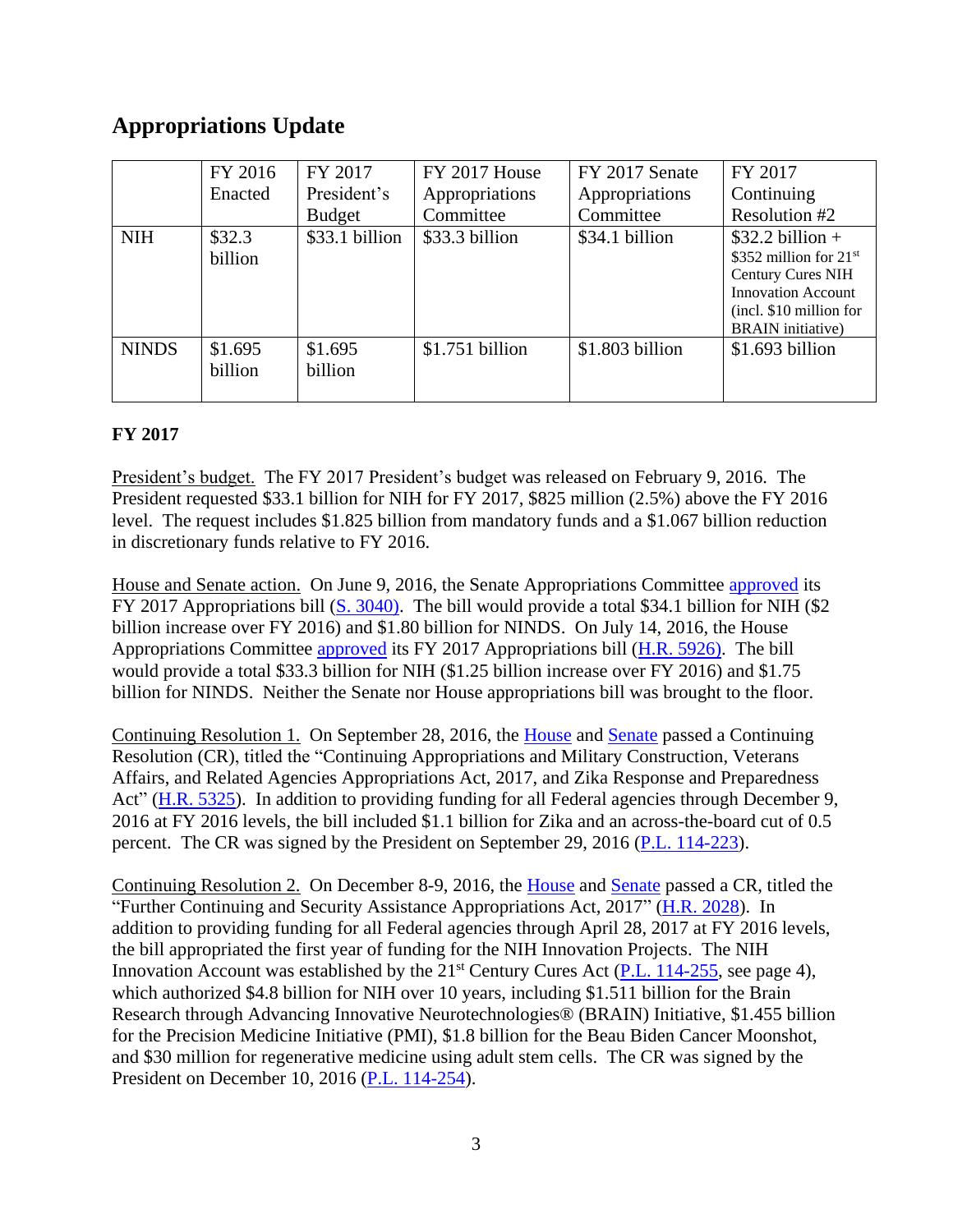# <span id="page-3-0"></span>**Legislative Highlights from the 114th Congress**

## <span id="page-3-1"></span>**Public Laws**

## <span id="page-3-2"></span>*P.L. 114-198: Comprehensive Addiction and Recovery Act*

This law (formerly [S. 524\)](https://www.congress.gov/bill/114th-congress/senate-bill/524) will establish programs in the Department of Health and Human Services (HHS), Department of Justice (DOJ), and Department of Veterans Affairs to improve the treatment and recovery of individuals with substance abuse disorders and strengthen prevention and education efforts.

Specifically relevant to NIH, the law has a provision related to enhancing pain research at NIH. It states that the NIH Director may intensify and coordinate fundamental, translational, and clinical research of the NIH with respect to:

- 1. The understanding of pain;
- 2. The discovery and development of therapies for chronic pain; and
- 3. The development of alternatives to opioids for effective pain treatments.

The law states that the prioritization and direction of the federally-funded portfolio of pain research studies shall consider recommendations made by the Interagency Pain Research Coordinating Committee, as well as the Pain Management Best Practices Inter-Agency Task Force, the National Pain Strategy, the Federal Pain Research Strategy, and the NIH-Wide Strategic Plan for FY 2016-2020.

## <span id="page-3-3"></span>*P.L. 114-255: 21st Century Cures Act*

This law (formerly [H.R. 34\)](https://www.congress.gov/bill/114th-congress/house-bill/34) includes provisions affecting NIH and FDA, which are intended to help accelerate the discovery, development, and delivery of promising new treatments, as well as mental health provisions affecting SAMHSA.

**Background:** Efforts leading to the 21<sup>st</sup> Century Cures Act began in April 2014, when House Energy and Commerce Committee Chairman Fred Upton (R-MI) and Congresswoman Diana DeGette (D-CO) began the bipartisan *21st Century Cures Initiative*  [\(http://energycommerce.house.gov/cures\)](http://energycommerce.house.gov/cures). After 12 hearings and roundtable discussions and substantial revisions of the first discussion draft, [H.R. 6](https://www.congress.gov/bill/114th-congress/house-bill/6) passed the House on July 10, 2015.

The Senate Health, Education, Labor and Pensions (HELP) Committee Chairman Lamar Alexander (R-TN) and Ranking Member Patty Murray (D-WA) led the Senate effort. The Committee released a [white paper,](http://www.help.senate.gov/imo/media/Innovation_for_Healthier_Americans.pdf) held <u>four hearings</u> and three markup session, and reported 19 bills aimed at enhancing NIH and FDA, before progress stalled due to disagreements over source and amount of funding for the legislation.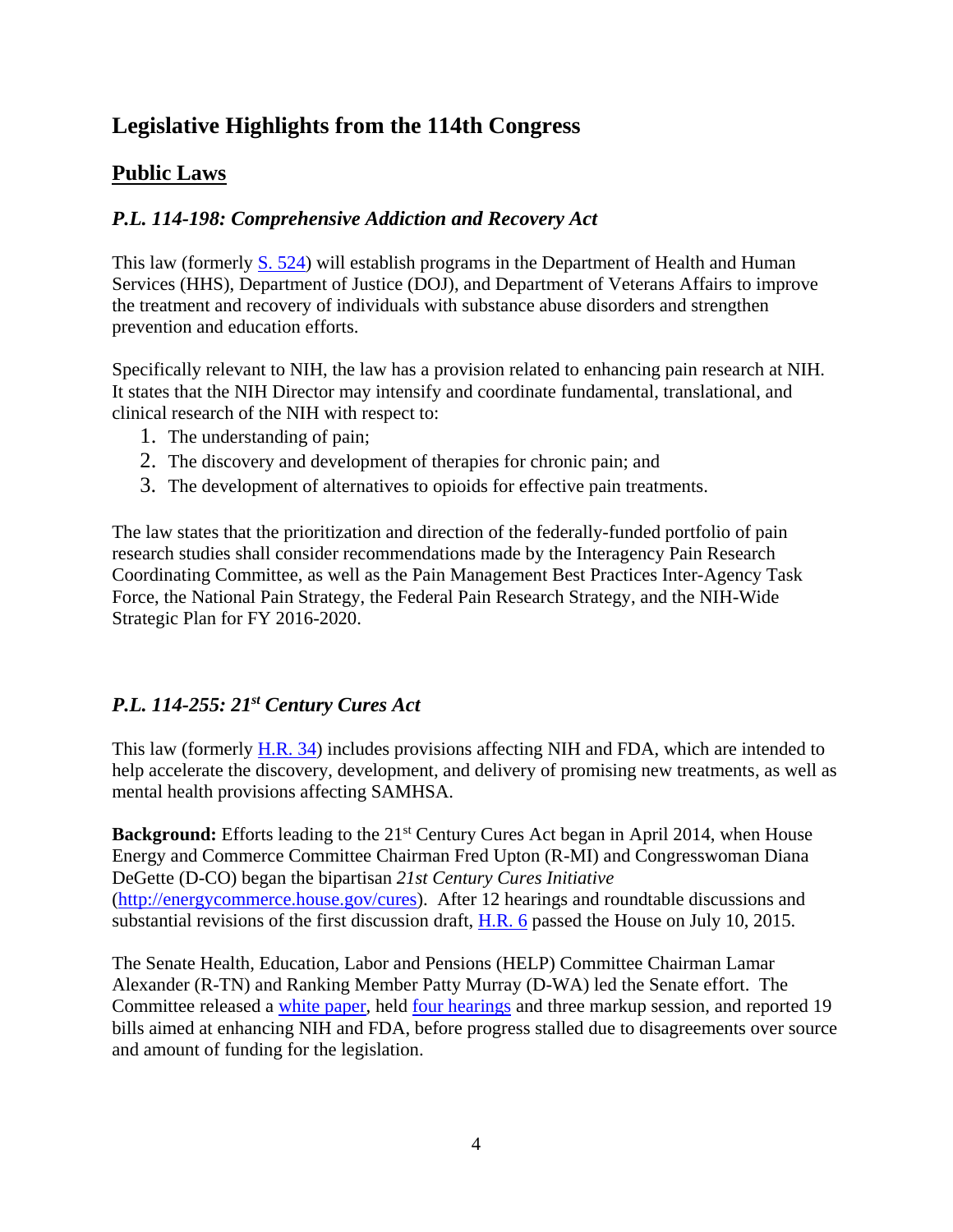In the fall of 2016, a compromise between House and Senate Cures provisions was inserted into [H.R. 34,](https://www.congress.gov/bill/114th-congress/house-bill/34) originally the Tsunami Warning, Education, and Research Act. The bill was approved by the House (by a vote of [392-26\)](http://clerk.house.gov/evs/2016/roll592.xml) and the Senate (by a vote of [94-5\)](http://www.senate.gov/legislative/LIS/roll_call_lists/roll_call_vote_cfm.cfm?congress=114&session=2&vote=00157), then was signed by the President on December 13, 2016. The law authorizes the NIH Innovation Fund (see below), for which FY 2017 funds were appropriated by the Further Continuing and Security Assistance Appropriations Act, 2017 [\(P.L. 114-254\)](https://www.congress.gov/bill/114th-congress/house-bill/2028).

## **Provisions of the Legislation/Impact on NIH:**

- NIH Innovation Account. The law establishes the Beau Biden Cancer Moonshot and NIH Innovation Account in the Treasury. It authorizes \$4.8 billion over 10 years to be transferred into this account. Funds may be used to carry out the BRAIN Initiative®, PMI, cancer research, and "regenerative medicine."
	- o Funding comes from the Affordable Care Act's prevention fund, Medicare and Medicaid changes, and a drawdown of the Strategic Petroleum Reserve.
	- o *Funds would need to be appropriated each year* in order to be transferred to NIH, not to exceed these amounts: \$1.511 billion over 10 years for the BRAIN Initiative®, \$1.455 billion over 10 years for the PMI, \$1.8 billion over 7 years for cancer research, and \$30 million over 4 years for "regenerative medicine."
- PMI authorization. Authorizes the HHS Secretary to carry out the Precision Medicine Initiative.
- Opioid abuse crisis. Provides \$1 billion over 2 years (subject to annual appropriations) for grants to the states to supplement opioid abuse prevention and treatment activities. (No specific NIH provisions)
- National Neurological Conditions Surveillance System. Requires the HHS Secretary, through CDC, to improve the collection of information on the incidence and prevalence of neurological diseases and conditions, which may be through the establishment of a registry. Relevant information may include natural history of the disease; prevention of the disease; detection, management, and treatment approaches for the disease; and the development of outcomes measures.
- Next Generation of Researchers Initiative. Creates this initiative in the NIH Office of the Director to coordinate policies and programs to improve opportunities for new researchers. Requires NIH to report to Congress on any actions taken in response to recommendations from the National Academy of Sciences as part of the study on policies affecting the next generation of researchers.
- Loan repayment program. Increases the maximum yearly loan repayment amount from \$35,000 to \$50,000.
- EUREKA prizes.Authorizes the NIH Director to support innovation prize competitions to advance biomedical science and improve health outcomes for diseases that are serious and represent a significant burden in the United States.
- High-risk, high-reward research. Encourages such research and authorizes NIH ICs to use transactions other than a contract, grant, or cooperative agreement for the Precision Medicine Initiative, and for up to 50% of the funds available in the NIH Common Fund.
- NIH coordination. Requires NIH to update the Rehabilitation Research Plan at least every 5 years; assemble data on study populations of clinical research, specifying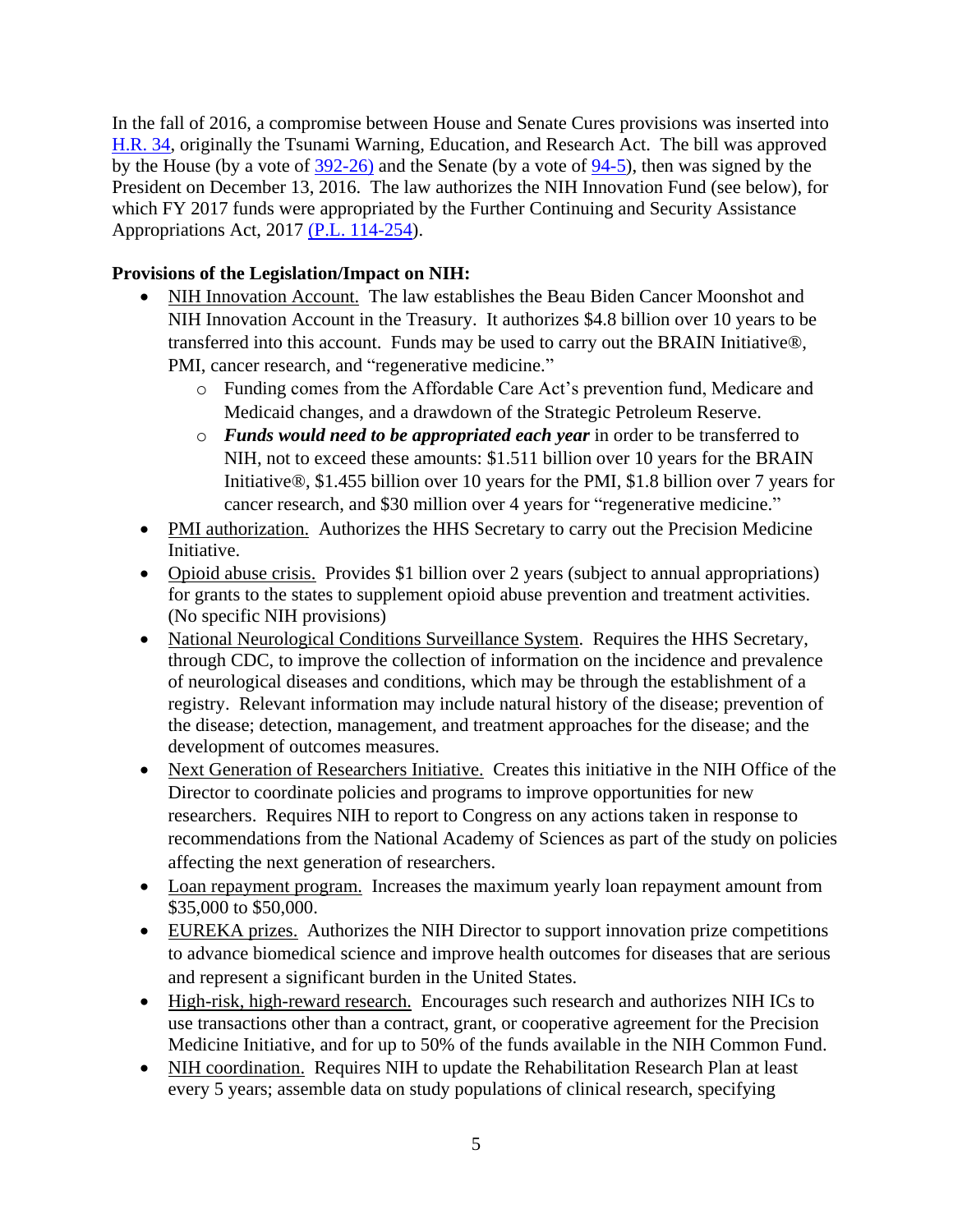inclusion of women, members of minority groups, and relevant age categories; improve research related to minority populations and update guidelines for the inclusion of women in clinical research; hold a workshop to get input on appropriate age groups in research and update policies; and establishes a task force to address gaps in knowledge and research regarding safe and effective therapies for pregnant women and lactating women.

- NIH administration. Requires NIH to develop a six-year strategic plan, within 2 years of enactment and every six years thereafter; sets IC Directors to 5-year terms with no limits on the number of reappointments; and requires IC Directors to review and make the final decision on all "R" awards.
- Conduct of biomedical research. Several provisions related to reducing administrative burden for researchers, ensuring privacy protection for human research, and harmonizing privacy regulations. Allows NIH to require awardees to share the data that is generated from NIH-funded research. Requires the HHS Secretary, acting through the NIH Director, to convene a working group to develop recommendations for a formal policy to enhance the rigor and reproducibility of NIH-funded scientific research.
- ClinicalTrials.gov. Several provisions related to reporting on trial registration compliance, receiving recommendations to improve the site, and consideration by NIH Director of compliance before awarding future grants.
- Pediatric research. Requires NIH to continue to support the National Pediatric Research Network and Global Pediatric Clinical Study Network.

#### **Non-NIH provisions:**

- Establishes a FDA Innovation Account, similar to the NIH Innovation Account, authorized for \$500 million over 9 years.
- Several provisions aimed to streamline FDA approval processes for drugs and medical devices and incorporate patient experience data, enhance interoperability among electronic health records, address antimicrobial resistance, and reform of mental health services.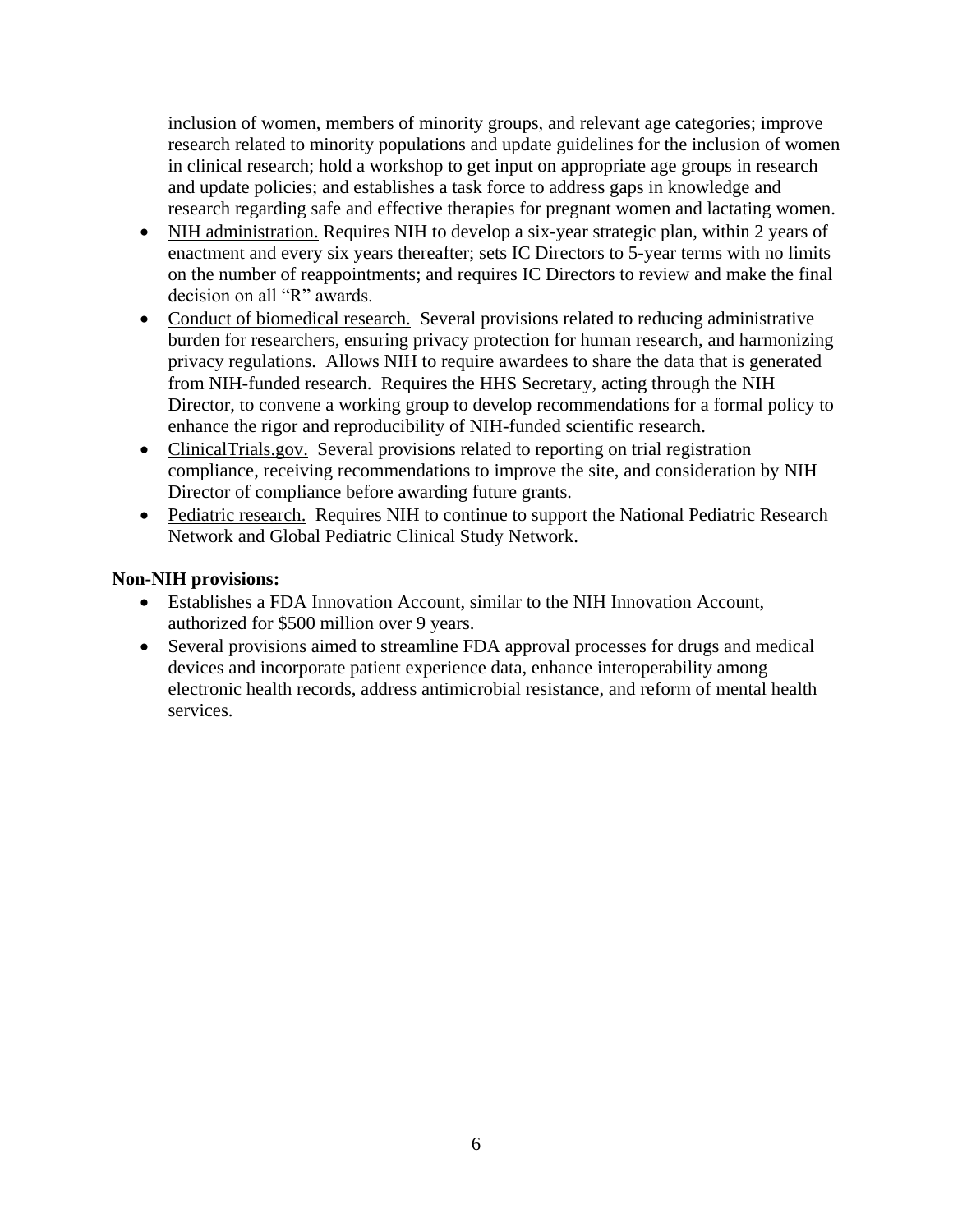## <span id="page-6-0"></span>**Other Legislation**

A number of other bills specific to various diseases or other topics of interest to NINDS were introduced in the 114<sup>th</sup> Congress, but failed to pass both the House and Senate. Some of these are briefly summarized below.

## <span id="page-6-1"></span>*Legislation Directly Relevant to NINDS*

- **Alzheimer's Disease (AD).** On August 1, 2016, NIH released an updated bypass budget proposal for FY 2018: [Stopping Alzheimer's Disease and Related Dementias: Advancing](https://www.nia.nih.gov/alzheimers/publication/stopping-alzheimers-disease-and-related-dementias)  [Our Nation's Research Agenda.](https://www.nia.nih.gov/alzheimers/publication/stopping-alzheimers-disease-and-related-dementias) Introduced bills would provide for issuance of a semipostal stamp for AD research  $(H.R. 3092)$  or authorize the NIH Director to work with other federal agencies to establish prize challenges informed by the research milestones contained in the National Plan to Address Alzheimer's Disease [\(S. 2067/](https://www.congress.gov/bill/114th-congress/senate-bill/2067)[H.R.](https://www.congress.gov/bill/114th-congress/house-bill/5073)  [5073\)](https://www.congress.gov/bill/114th-congress/house-bill/5073).
- **Autism.** The bill [\(H.R. 1636\)](https://www.congress.gov/bill/114th-congress/house-bill/1636) would direct the HHS Secretary, acting through the NIH Director, to conduct or support a study comparing total health outcomes of vaccinated to unvaccinated people. Outcomes would include incidence and risk of autism, chronic and other neurological conditions.
- Cerebral Cavernous Malformations (CCM). The bills [\(S. 1391](https://www.congress.gov/bill/114th-congress/senate-bill/1391/text?q=%7B%22search%22%3A%5B%22%5C%22s1391%5C%22%22%5D%7D) / [H.R. 2480\)](https://www.congress.gov/bill/114th-congress/house-bill/2480/text?q=%7B%22search%22%3A%5B%22%5C%22hr2480%5C%22%22%5D%7D) would direct NINDS, NCATS, and NHLBI to strengthen and coordinate basic, translational, and clinical research on CCM.
- Concussion. One bill [\(H.R. 1271\)](https://www.congress.gov/bill/114th-congress/house-bill/1271) would direct the CDC to establish a national surveillance system that would provide for systemic research, treatment, prevention, awareness, and dissemination of information with respect to sports-related and other concussions. Another bill [\(H.R. 2932\)](https://www.congress.gov/bill/114th-congress/house-bill/2932) would require HHS to establish a grants program to award competitive grants to eligible national nonprofit organizations to improve the health and positive youth development impacts of youth sports participation. It would also authorize the CDC and NIH to undertake, support, enhance, and expand research and prevention efforts to advance youth sports safety.
- **Hereditary Hemorrhagic Telangiectasia (HHT).** The bill [\(H.R. 1849\)](https://www.congress.gov/bill/114th-congress/house-bill/1849) would require the CDC Director to conduct population screening, develop guidelines for diagnosis and intervention, develop a standardized survey and screening tool on family history, establish a resource center for disseminating information, support public awareness programs, and designate HHT Treatment Centers of Excellence. It would also require the HHS Secretary, in consultation with the NIH and CDC Directors, to facilitate coordinating activities related to HHT.
- **Huntington's Disease.** The bill (**H.R. 842**) would require the Social Security Commissioner to revise the medical and evaluation criteria for determining disability in a person diagnosed with adult onset and juvenile Huntington's disease in consultation with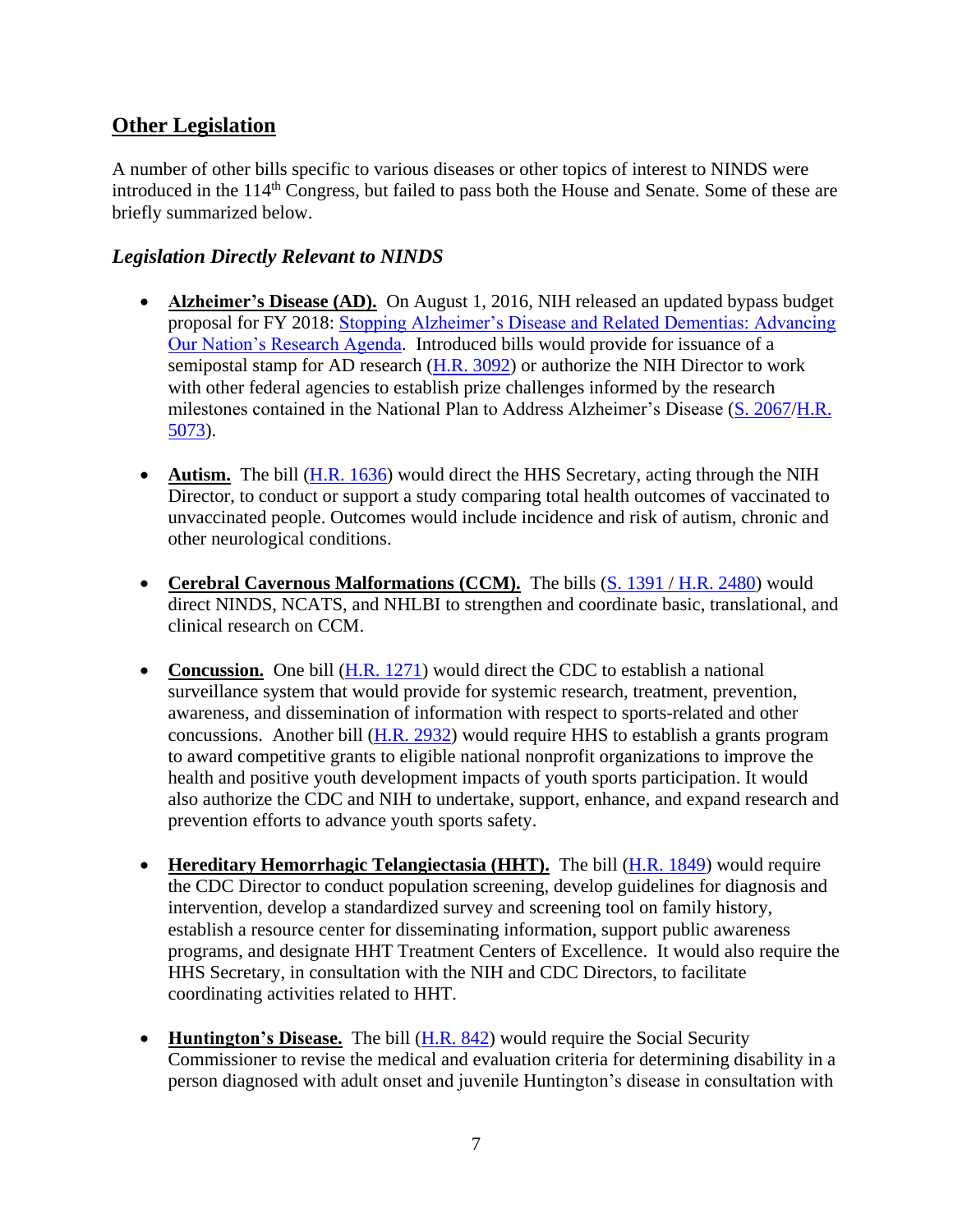NINDS, NIH, and other relevant organizations and to waive the 24-month waiting period for Medicare eligibility for individuals disabled by Huntington's disease.

- Neurological Diseases Surveillance. Introduced bills were introduced that would authorize the HHS Secretary to improve the collection of epidemiological and surveillance data on neurological diseases [\(H.R. 292](https://www.congress.gov/bill/114th-congress/house-bill/292) / [S. 849\)](https://www.congress.gov/bill/114th-congress/senate-bill/849) or hydrocephalus in particular [\(H.R. 2313\)](https://www.congress.gov/bill/114th-congress/house-bill/2313). Similar provisions were included in the  $21<sup>st</sup>$  Century Cures Act, which became law [\(P.L. 114-255,](https://www.congress.gov/bill/114th-congress/house-bill/34) see page [4\)](#page-3-3).
- **Tourette Syndrome.** The bills [\(H.R. 619](https://www.congress.gov/bill/114th-congress/house-bill/619) / [S. 276\)](https://www.congress.gov/bill/114th-congress/senate-bill/276) would direct the HHS Secretary, acting through the NIH Director, to expand, intensify and coordinate activities of the NIH related to Tourette syndrome.

## <span id="page-7-0"></span>*Legislation of Broad Interest to NIH*

- **American COMPETES Reauthorization.** The bill (**H.R. 1806**) would reauthorize funding for the NSF, OSTP, NIST, and the DOE's science programs for FY 2016 and 2017. A number of provisions would directly affect NIH or NIH grantees or may broadly affect federal science agencies.
- Clinical Data Registries. One bill [\(H.R. 617\)](https://www.congress.gov/bill/114th-congress/house-bill/617?q=%7B%22search%22%3A%5B%22HR617%22%5D%7D) would amend the PHS Act to clarify that the clinical trial registry data bank requirements apply regardless of the trial outcomes. Another bill [\(H.R. 965\)](https://www.congress.gov/bill/114th-congress/house-bill/965?q=%7B%22search%22%3A%5B%22hr+965%22%5D%7D) would require the issuance of guidance on the application of the Federal policy for the protection of human subjects with respect to clinical data registries.
- **Comparative Effectiveness Research.** Among other provisions related to repeal of the Affordable Care Act (ACA), the bill [\(S. 1718\)](https://www.congress.gov/bill/114th-congress/senate-bill/1718?q=%7B%22search%22%3A%5B%22%5C%22s1718%5C%22%22%5D%7D) would prohibit data obtained from the conduct of Comparative Effectiveness Research (CER) to deny or delay coverage of an item or service under a Federal health care program. Of interest to NIH, the HHS Secretary would be required to ensure that CER conducted or supported by the Federal Government accounts for factors contributing to differences in the treatment response and treatment preferences of patients, including patient-reported outcomes, genomics and personalized medicine, the unique needs of health disparity populations, and indirect patient benefit.
- Federal Advisory Committees. The bill (**H.R. 2347**) would require that all appointments to advisory committees be made without regard to political affiliation or political activity; extend all of the FACA requirements (except charters) to working groups; allow the public to make recommendations for committee members; require that advisory committee members be designated as a "special government employee" or "a representative"; and expand transparency requirements.
- **Fetal Tissue Research.** Introduced bills would require that only human fetal tissue obtained from stillbirth could be used for transplantation research [\(H.R. 3171](https://www.congress.gov/bill/114th-congress/house-bill/3171?q=%7b%22search%22%3A%5b%22/%22hr3171/%22%22%5d%7d&resultIndex=1) and [H.R.](https://www.congress.gov/bill/114th-congress/house-bill/3215?q=%7b%22search%22%3A%5b%22/%22hr3215/%22%22%5d%7d&resultIndex=1)  [3215\)](https://www.congress.gov/bill/114th-congress/house-bill/3215?q=%7b%22search%22%3A%5b%22/%22hr3215/%22%22%5d%7d&resultIndex=1), prohibit the exchange of "valuable consideration" (e.g. payment) for fetal tissue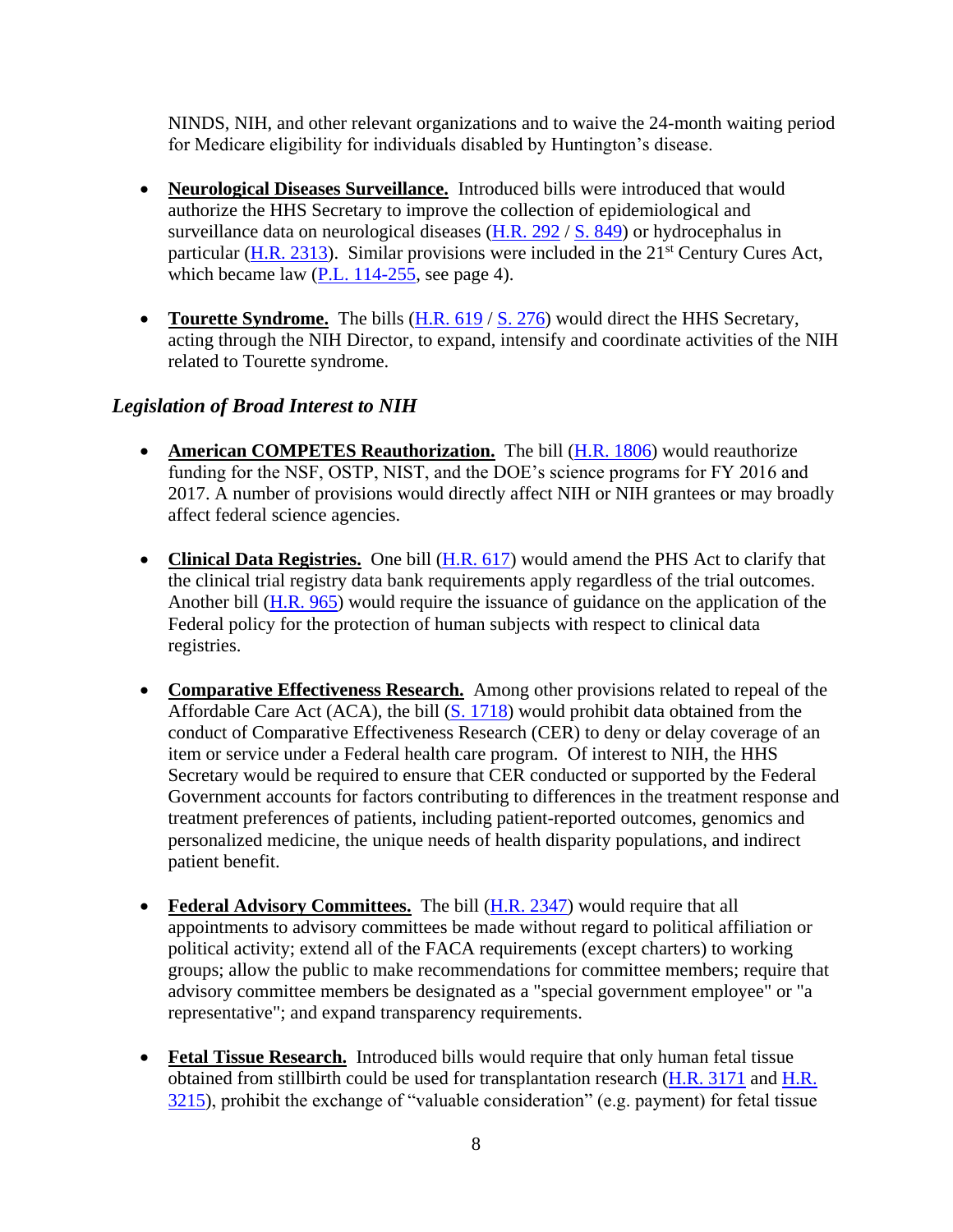[\(H.R. 3429\)](https://www.congress.gov/bill/114th-congress/house-bill/3429?q=%7b%22search%22%3A%5b%22/%22hr3429/%22%22%5d%7d&resultIndex=1), prohibit the use of tissue from a spontaneous or induced abortion in research conducted or supported by the NIH [\(HR 3729\)](https://www.congress.gov/bill/114th-congress/house-bill/3729?q=%7B%22search%22%3A%5B%22%5C%22hr3729%5C%22%22%5D%7D&resultIndex=1), or prohibit the provision of Federal funds to an entity that receives compensation for facilitating the donation of fetal tissue derived from an abortion  $(S. 1917)$ .

- Funding for NIH. Introduced bills  $(H.R. 531 / S. 318; H.R. 2104 / S. 289; H.R. 744 / S.$  $(H.R. 531 / S. 318; H.R. 2104 / S. 289; H.R. 744 / S.$  $(H.R. 531 / S. 318; H.R. 2104 / S. 289; H.R. 744 / S.$  $(H.R. 531 / S. 318; H.R. 2104 / S. 289; H.R. 744 / S.$  $(H.R. 531 / S. 318; H.R. 2104 / S. 289; H.R. 744 / S.$  $(H.R. 531 / S. 318; H.R. 2104 / S. 289; H.R. 744 / S.$  $(H.R. 531 / S. 318; H.R. 2104 / S. 289; H.R. 744 / S.$  $(H.R. 531 / S. 318; H.R. 2104 / S. 289; H.R. 744 / S.$ [320;](https://www.congress.gov/bill/114th-congress/senate-bill/320?q=%7b%22search%22%3A%5B%22S+320%22%5D%7d) [H.R. 1360;](https://www.congress.gov/bill/114th-congress/house-bill/1360?q=%7b%22search%22%3A%5b%22hr+1360%22%5d%7d) [H.R. 2653\)](https://www.congress.gov/bill/114th-congress/house-bill/2653?q=%7b%22search%22%3A%5b%22/%22hr2653/%22%22%5d%7d) would authorize funding increases up to a certain amount to NIH. Two bills [\(S. 2624](https://www.congress.gov/bill/114th-congress/senate-bill/2624) and [H.R. 777\)](https://www.congress.gov/bill/114th-congress/house-bill/777?q=%7b%22search%22%3A%5B%22HR+777%22%5D%7d) would appropriate funds to NIH.
- **Reducing Administrative Burden.** The bill [\(H.R. 1119\)](https://www.congress.gov/bill/114th-congress/house-bill/1119?q=%7B%22search%22%3A%5B%22hr1119%22%5D%7D) would require the OSTP Director to establish a working group responsible for reviewing Federal regulations affecting research and research universities and to make recommendations to minimize regulatory burden on research institutions.
- Rehabilitation Research. The identical bills [\(S. 800](https://www.congress.gov/bill/114th-congress/senate-bill/800?q=%7b%22search%22%3A%5b%22s+800%22%5d%7d)[/H.R. 1469](https://www.congress.gov/bill/114th-congress/house-bill/1469?q=%7b%22search%22%3A%5b%22hr+1469%22%5d%7d)[/H.R. 1631\)](https://www.congress.gov/bill/114th-congress/house-bill/1631?q=%7b%22search%22%3A%5b%22hr+1631%22%5d%7d) would direct the National Center for Medical Rehabilitation Research (NCMRR) Director to develop a comprehensive research plan in consultation with the coordinating committee and update it not less than every five years.
- Science Prizes. One bill [\(H.R. 1162\)](https://www.congress.gov/bill/114th-congress/house-bill/1162/text?q=%7B%22search%22%3A%5B%22hr+1162%22%5D%7D) would clarify that agencies may partner with both nonprofit and for-profit entities in the private sector to support competitions. Another bill [\(S. 2113\)](https://www.congress.gov/bill/114th-congress/senate-bill/2113) would authorize federal agencies to use crowdsourcing and citizen science approaches to conduct activities designed to advance the agency's mission.
- Sex Differences Research. The bill [\(H.R. 2101\)](https://www.congress.gov/bill/114th-congress/house-bill/2101?q=%7B%22search%22%3A%5B%22HR2101%22%5D%7D) would direct the FDA to ensure that the design and size of clinical trials for products granted expedited approval under any program within Sec. 506 of the Federal Food, Drug, and Cosmetic Act are sufficient to determine the safety and effectiveness of such products for both men and women.
- **Small Business Innovation.** The Small Business Innovation Research (SBIR) and Small Business Technology Transfer (STTR) grant programs at the NIH and similar programs at other Federal agencies provide a funding source for U.S. small businesses. These programs require that any federal agency that provides more than \$100 million in research funding set aside a certain percentage of the agency budget for SBIR/STTR. Two bills were introduced [\(H.R. 4783](https://www.congress.gov/bill/114th-congress/house-bill/4783) and [S. 2812\)](https://www.congress.gov/bill/114th-congress/senate-bill/2812), which would reauthorize the SBIR/STTR programs. On December 8, the Senate agreed to the conference report on [S.](https://www.congress.gov/bill/114th-congress/senate-bill/2943?q=%7B%22search%22%3A%5B%22S.+2943%22%5D%7D&r=1)  [2943,](https://www.congress.gov/bill/114th-congress/senate-bill/2943?q=%7B%22search%22%3A%5B%22S.+2943%22%5D%7D&r=1) the National Defense Authorization Act. Of interest to NIH, it includes a clean extension of the SBIR/STTR programs through FY 2022.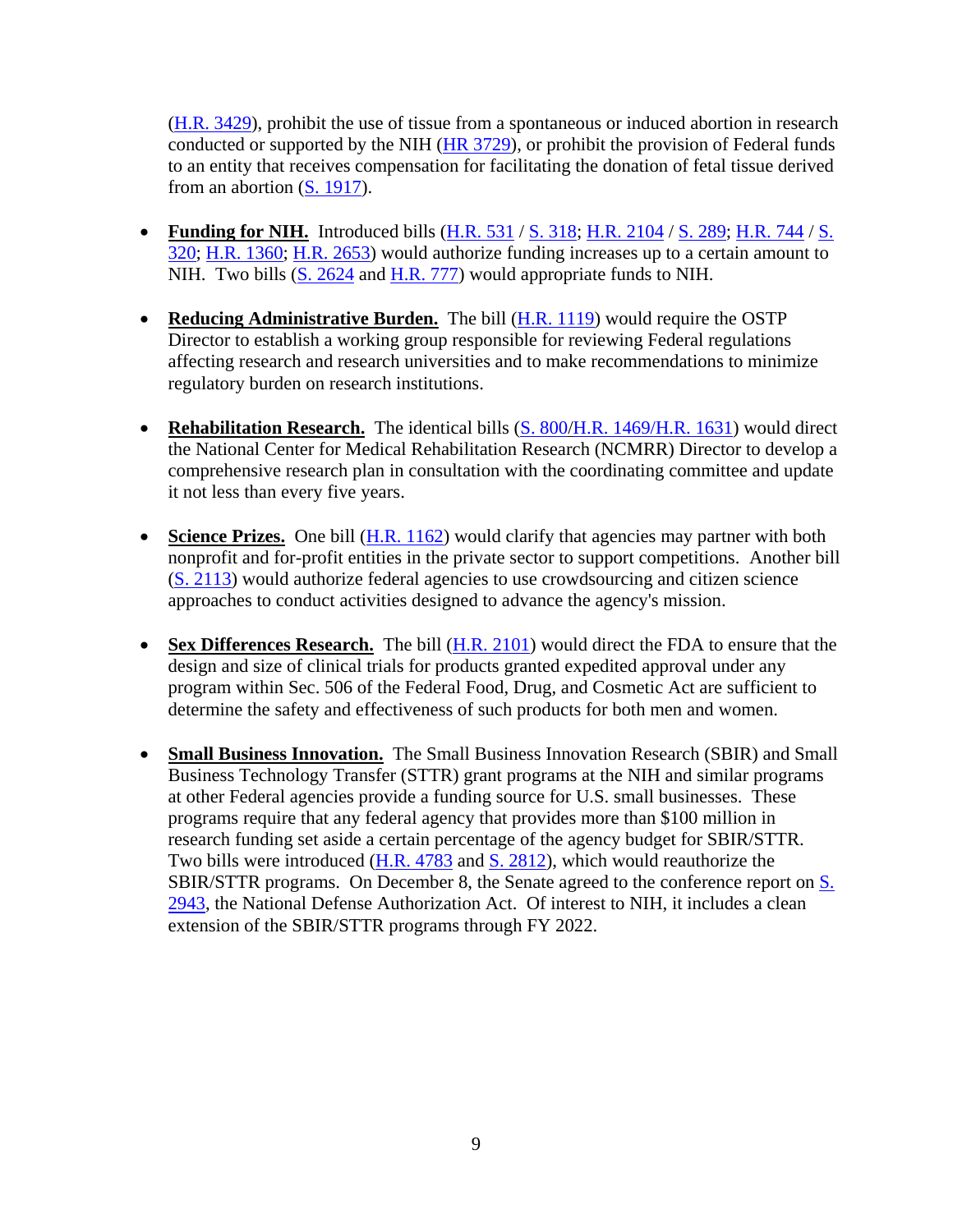# <span id="page-9-0"></span>**Legislation of Interest to NINDS Introduced in the 115th Congress**

## **Tourette Syndrome**

**Background:** The Collaborative Academic Research Efforts for Tourette Syndrome Act was introduced during the  $112<sup>th</sup>$ ,  $113<sup>th</sup>$ , and  $114<sup>th</sup>$  Congresses by Representative Rep. Albio Sires (D-NJ) and Senator Robert Menendez (D-NJ); however, neither bill passed out of Committee.

## *[H.R.](https://www.congress.gov/bill/115th-congress/house-bill/427?q=%7B%22search%22%3A%5B%22HR+427%22%5D%7D&r=1) 427: Collaborative Academic Research Efforts for Tourette Syndrome Act of 2017*

**Provisions of the Legislation/Impact on NIH:** This bill would direct the Secretary of HHS, acting through the Director of NIH, to expand, intensify and coordinate activities of the NIH related to Tourette syndrome. Specifically, the bill would require the Secretary to develop a system to collect epidemiologic data on Tourette syndrome, fund 4 to 6 Collaborative Research Centers for Tourette Syndrome, and conduct research on symptomology and treatment options for Tourette patients.

**Status:** H.R.427 was introduced by Rep. Albio Sires (D-NJ) on January 10, 2017 and referred to the House Committee on Energy and Commerce. No further action has occurred.